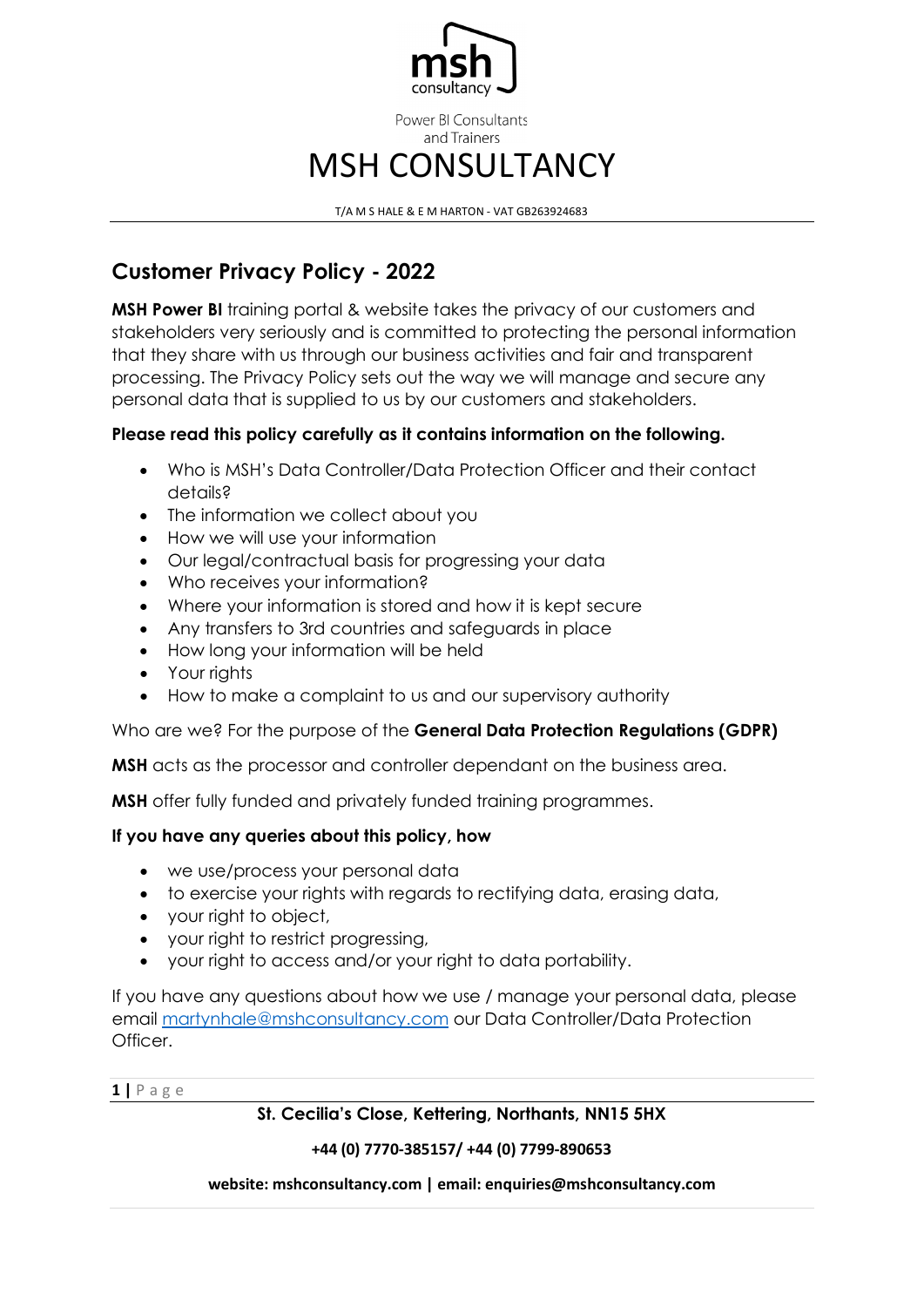

### **What information do we collect?**

In providing you with our training services we will collect and store any personal information that you provide to us. We will keep a record of the following information in relation to your personal data.

- Your name
- Job title
- Email address
- Telephone number
- Disability, additional learning needs or health requirements (in order to provide our services).

### **When you interact with:**

- digital platforms
- create an online account
- register to receive marketing communication from us
- fill in one of our forms online or offline or directly provide us with your personal information we may collect and store any personal information that you provide. We may use this information to provide services you request from us to carry out profiling and/or statistical research.

### **Why do we need to collect your information?**

We collect your information so we can provide you with our most appropriate services as a customer or as a stakeholder of the company. All personal information you provide us with will be recorded, used, and protected by us in line with relevant data protection legislation and GDPR.

### **In general, we will use your information for the following purposes:**

- To administer and provide services you request or have expressed an interest in
- For internal record keeping and progress tracking against the services we provide
- To communicate with you about the services you request or express an interest in
- To personalise and/tailor any communications that we may send you.
- To gather feedback on our services
- For profiling purposes to assist with statistical research

**2 |** Page

### **St. Cecilia's Close, Kettering, Northants, NN15 5HX**

#### **+44 (0) 7770-385157/ +44 (0) 7799-890653**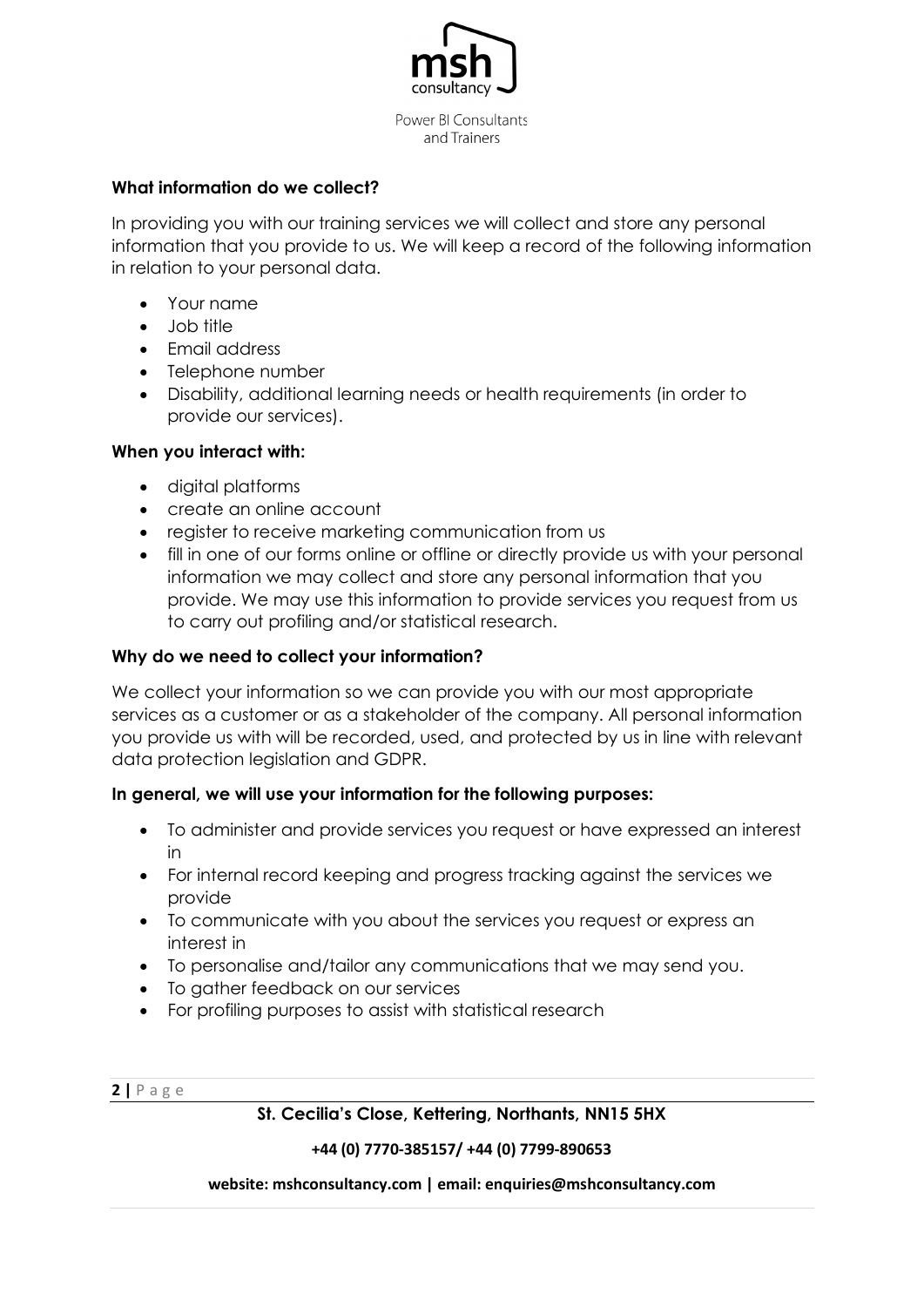

# **We may also share your information for legal reasons if we believe in good faith that access, use, preservation, or disclosure of the information is necessary to:**

- Meet requests from government bodies, law enforcement agencies in relation to any investigation to aide with the detection and prevention of any unlawful activity.
- Detect or prevent fraud, security, or technical issues.
- Assist other third parties in legal proceedings

# **Marketing**

We like to keep our customers up to date with the products and services that we offer and to communicate opportunities which may be of interest to you. To enable us to do this, please email [support@power-bi-training.co.uk](mailto:support@power-bi-training.co.uk) with '**OPT-IN'** in the subject line. If you wish to be removed from our mailing list, please email [support@power-bi-training.co.uk](mailto:support@power-bi-training.co.uk) with '**OPT-OUT'** in the subject line.

# **How long do we keep your personal data?**

We will retain personal data in line with contractual requirements; we are obliged to retain customer data for five years.

# **Where do we store your personal data and how is it protected?**

We take all reasonable steps to protect your data. We have a range of procedures in place to deal with suspected security breaches. Further policies regarding how MSH manage Information Security are available on request.

# **The safety of your personal information**

We take the safety of your information extremely seriously and work hard to ensure that it is protected from unauthorised access. We have appropriate firewalls and protection in place on the databases holding your personal data and this information is only accessed in line with the company's **Access Control Policy**.

We will not sell, distribute, or lease your personal data with any third parties unless we have your explicit permission, or we are required by law to do so.

You may request details of the personal data which we hold about you by emailing us at [support@power-bi-training.co.uk](mailto:support@power-bi-training.co.uk)

**3 |** Page

**St. Cecilia's Close, Kettering, Northants, NN15 5HX**

**+44 (0) 7770-385157/ +44 (0) 7799-890653**